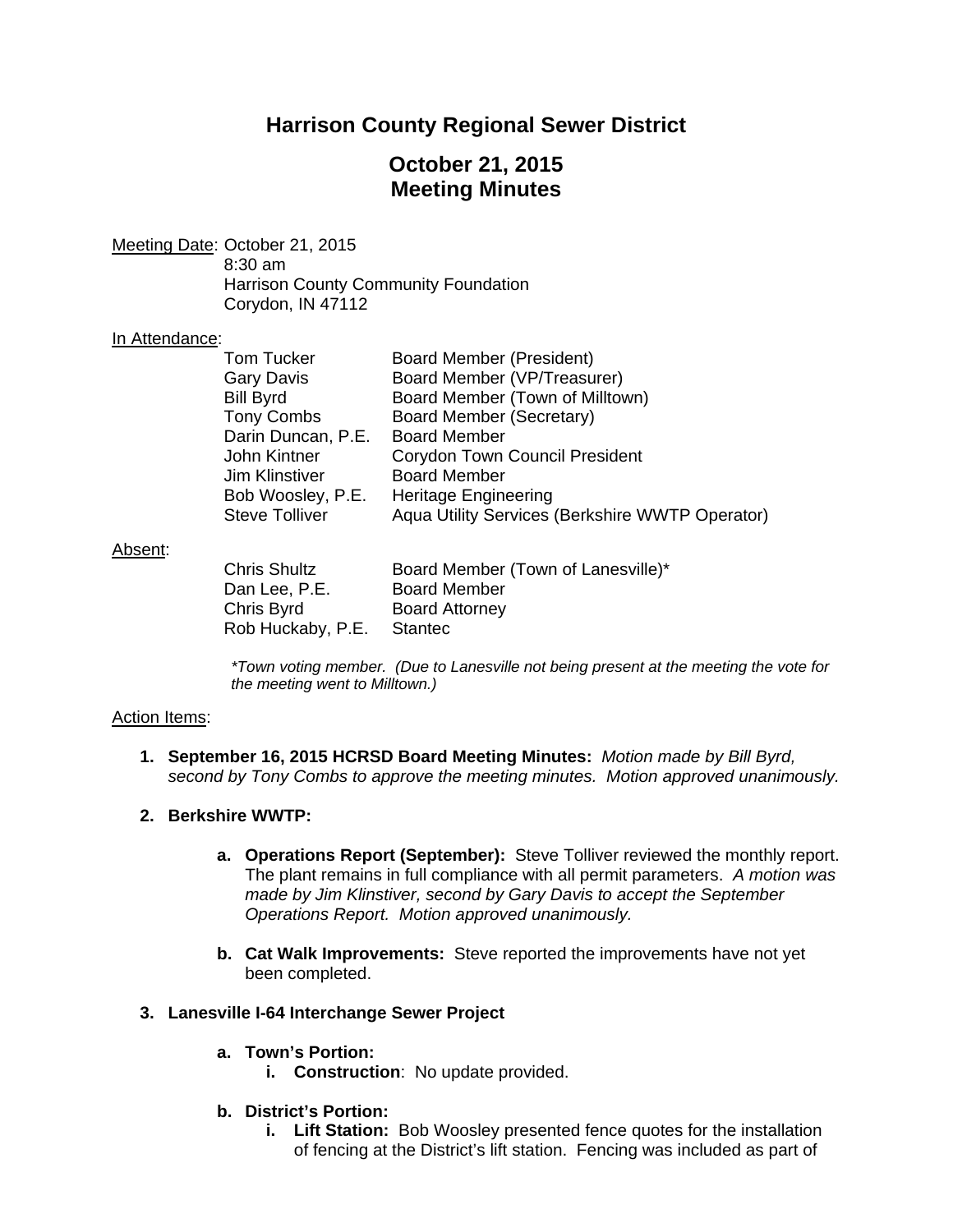HCRSD Mtg Minutes October 21, 2015 Page 2 of 3

> the original contract but was eliminated due to project overruns. The cost of the fence from Infrastructure Solutions in the original contract was \$8,320. The following quotes were presented:

| <b>Quality Fence</b>   | \$2,850 (add privacy slats for \$1,050) |
|------------------------|-----------------------------------------|
| <b>Cardinal Fence</b>  | \$3,900                                 |
| <b>Precision Fence</b> | \$4,975                                 |
| <b>Hartland Fence</b>  | \$7,200                                 |

 *A motion was made by Tony Combs, second by Bill Byrd to allow up to \$3,900 to be spent towards the installation of the fence and select the low bid of Quality Fence to perform this work. Motion approved unanimously.* 

### **4. Stormwater:**

**a. Lanesville School Campus Oil/Water Separation Unit (Cleaning Contract):** Bob Woosley presented a quote from B & H Environmental Services in the amount of \$400.00 to provide the required cleaning of the unit (per discussion at last month's meeting). *A motion was made by Darin Duncan, second by Tony Combs to accept the quote from B & H Environmental. Motion approved unanimously.*

### **5. Treasurers Report:**

- a. *Motion made by Bill Byrd, second by Tony Combs to approve the September Treasurer's Report. Motion approved unanimously.*
- b. *Motion made by Tony Combs, second by Gary Davis to pay the following claims. Motion approved unanimously.*

#### *District Checking Account:*

| i. Harrison REMC-WWTP electric service                 | \$1,384.58 |
|--------------------------------------------------------|------------|
| ii. Duke Energy - lift station electric service        | \$21.67    |
| iii. Aqua Utility Services - Sept billings & chemicals | \$303.44   |
| iv. Aqua Utility Services - Oct WWTP Oper. & LS Maint. | \$2,865.83 |
| v. Town of Corydon - September sewer bills             | \$5,443.03 |
| vi. Heritage Eng. - Inv. 07030-71 - Support Services   | \$30.00    |
| vii. Town of Corydon – grease trap cleaning            | \$40.00    |
|                                                        |            |

- c. *Motion made by Gary Davis, second by Darin Duncan to approve the following invoices. Motion approved unanimously.* 
	- i. Heritage Engineering Invoice No. 15008-09 \$1,102.50  *Paid via County account 30302.*

# **6. Budget:**

**a. Budget Request (2016):** The Budget request of \$38,500 has been included in the proposed County Budget. Gary advised that it currently awaiting a second reading at the next Council Meeting prior to formal adoption.